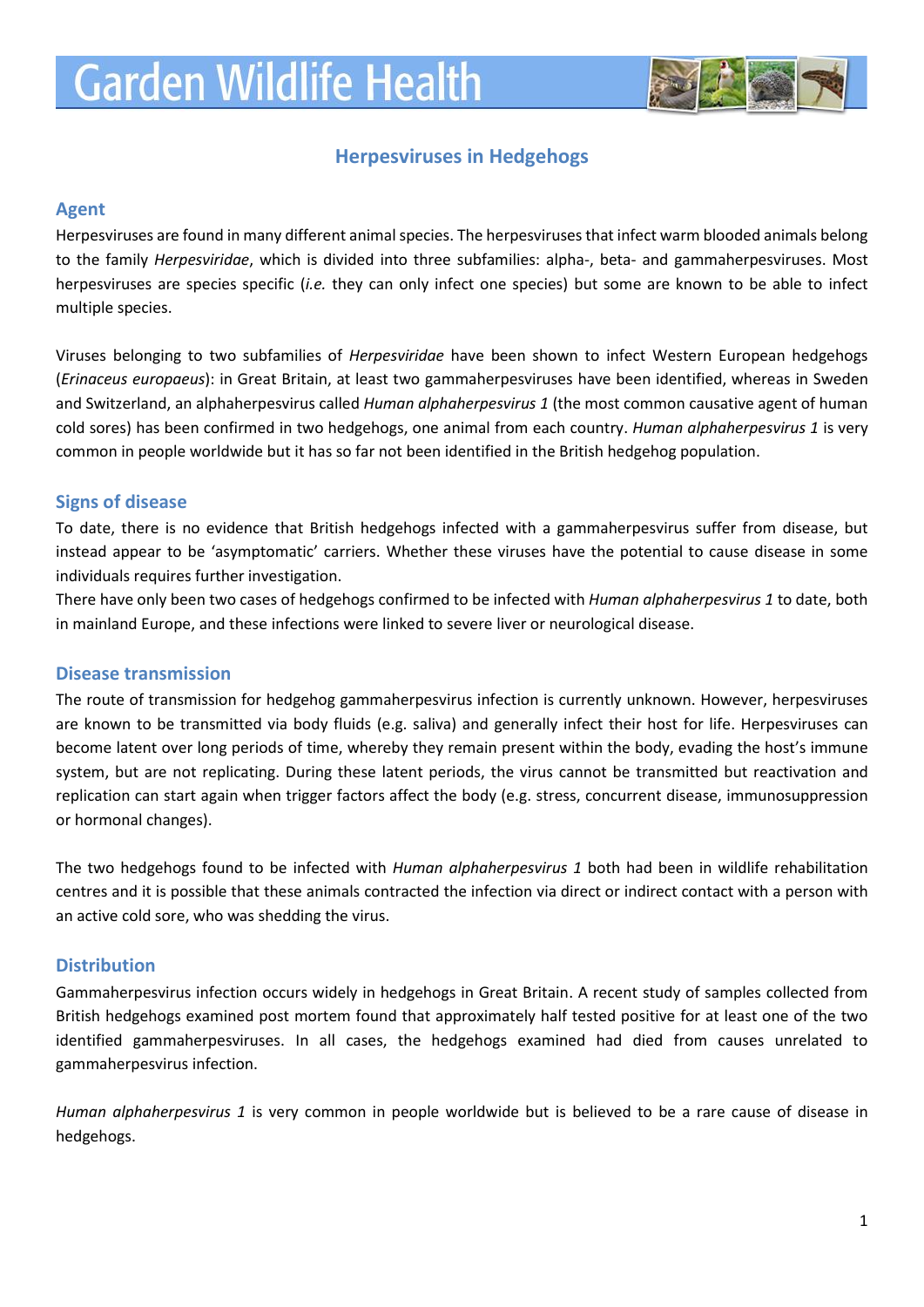## **Risk to human health**

There is no known threat to public health from the gammaherpesviruses identified in British hedgehogs.

*Human alphaherpesvirus 1* is a very common infection in people and is typically contracted from contact with other infected people. This virus has not been detected in hedgehogs in Great Britain to date, however, sensible hygiene precautions are advised as a routine measure when handling these animals (see *Prevention* below).

#### **Risk to domestic animal health**

There have not been any reports of domestic animals becoming infected with any type of herpesvirus from hedgehogs.

#### **Diagnosis**

Diagnosing a herpesvirus infection in hedgehogs requires specialist laboratory testing. To date, herpesviruses have only been confirmed in hedgehogs examined post mortem, using molecular tests (i.e. polymerase chain reaction), electron microscopy and/or virus isolation.

If you wish to report finding a dead hedgehog, or signs of illness in a hedgehog, please visit [www.gardenwildlifehealth.org.](http://www.gardenwildlifehealth.org/) Alternatively, if you have further queries or have no internet access, please call the **Garden Wildlife Health** vets on **0207 449 6685.**

#### **Control**

Whilst some antiviral medicines are available to treat domestic animals, effective and targeted dosing of free-living hedgehogs is not possible.

Suitable commercial products, such as disinfectants, should be used to clean and disinfect equipment and contaminated surfaces. When disinfectants are used, please follow the manufacturer's instructions.

While reporting sick animals to **Garden Wildlife Health** helps us to learn more about hedgehog health across Great Britain, we cannot advise on their treatment. If you find an unwell hedgehog, contact your nearest veterinary surgery or wildlife rehabilitation centre for further advice and use sensible hygiene precautions if handling of the animal is considered necessary (see *Prevention* below).

### **Prevention**

#### **Hedgehogs in the wild**

Although little can be done to prevent the spread of herpesviruses amongst hedgehogs in the wild, the disinfection of any bowls or plates used to feed wild hedgehogs should be routinely carried out as follows:

- Clean surfaces, bowls or plates using a suitable disinfectant (for example, a weak solution of domestic bleach (5% sodium hypochlorite) or other product following the manufacturer's instructions). Always rinse thoroughly and air-dry before re-use.
- Brushes and cleaning equipment should not be used for other purposes and should not be brought into the house, but be kept and used outside and away from food preparation areas.
- Wear rubber gloves and thoroughly wash hands and forearms afterwards with soap and water, especially before eating or drinking.

If you need to handle a hedgehog, please use thick gardening or rubber gloves and wash your hands thoroughly with warm water and soap afterwards.